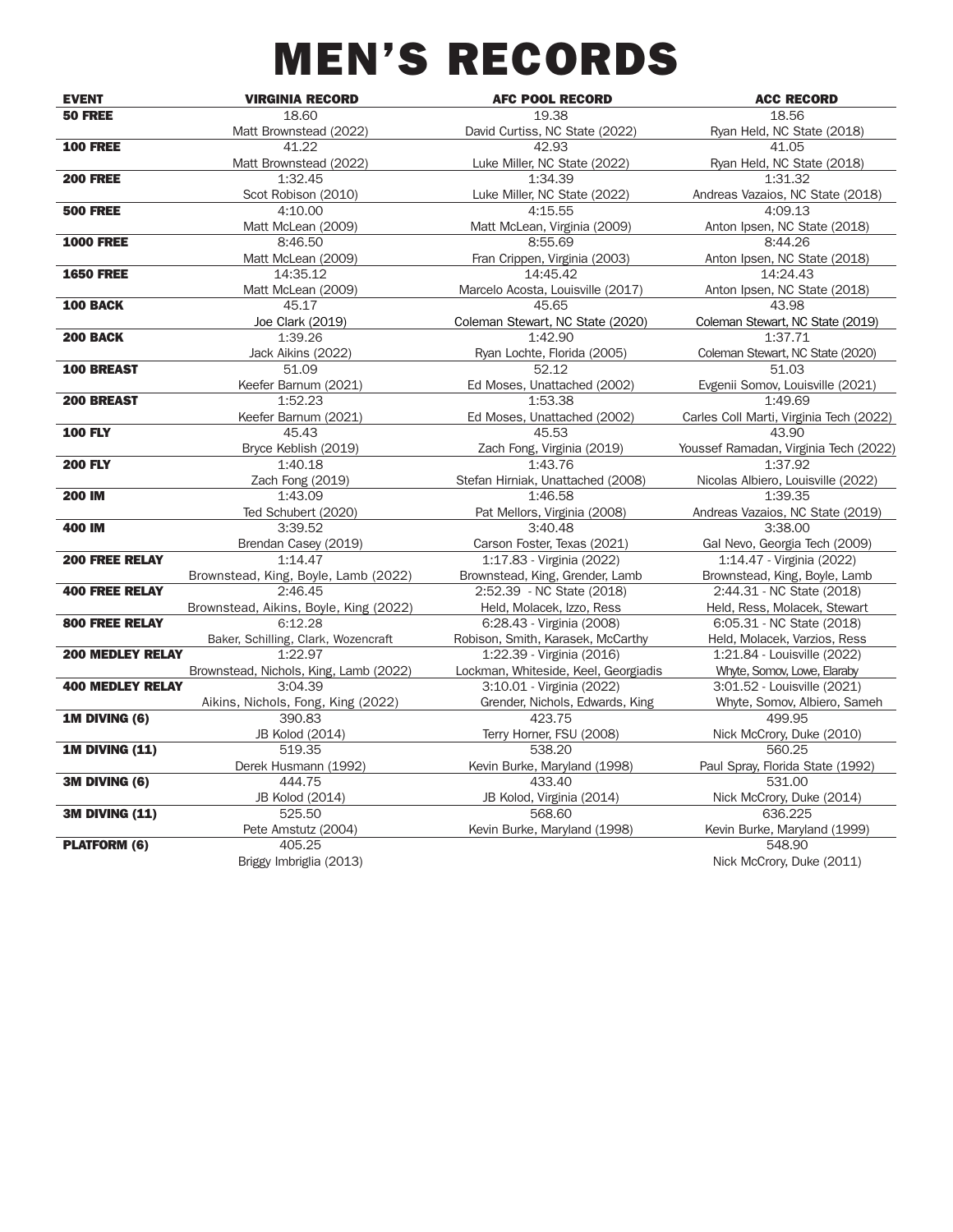## WOMEN'S RECORDS

| <b>EVENT</b>            | <b>VIRGINIA RECORD</b>                        | <b>AFC POOL RECORD</b>                      | <b>ACC RECORD</b>                      |
|-------------------------|-----------------------------------------------|---------------------------------------------|----------------------------------------|
| <b>50 FREE</b>          | 20.84                                         | 21.66                                       | 20.84                                  |
|                         | Kate Douglass (2022)                          | Kate Douglass, Virginia (2021)              | Kate Douglass, Virginia (2022)         |
| <b>100 FREE</b>         | 46.05                                         | 48.00                                       | 46.05                                  |
|                         | Gretchen Walsh (2022)                         | Gretchen Walsh, Virginia (2021)             | Gretchen Walsh, Virginia (2022)        |
| <b>200 FREE</b>         | 1:42.28                                       | 1:43.35                                     | 1:39.80                                |
|                         | Alex Walsh (2022)                             | Catie Deloof (2020)                         | Mallory Comerford, Louisville (2018)   |
| <b>500 FREE</b>         | 4:28.90                                       | 4:37.42                                     | 4:28.90                                |
|                         | Leah Smith (2017)                             | Leah Smith, Virginia (2017)                 | Leah Smith, Virginia (2017)            |
| <b>1000 FREE</b>        | 9:20.15                                       | 9:23.79                                     | 9:20.15                                |
|                         | Leah Smith (2016)                             | Leah Smith, Virginia (2016)                 | Leah Smith, Virginia (2016)            |
| <b>1650 FREE</b>        | 15:25.30                                      | 15:58.46                                    | 15:25.30                               |
|                         | Leah Smith (2016)                             | Cara Lane, Virginia (2001)                  | Leah Smith, Virginia (2016)            |
| <b>100 BACK</b>         | 48.73                                         | 51.12                                       | 48.74                                  |
|                         | Gretchen Walsh (2021)                         | Gretchen Walsh, Virginia (2021)             | Katharine Berkoff, NC State (2022)     |
| <b>200 BACK</b>         | 1:49.35                                       | 1:51.85                                     | 1:49.09                                |
|                         | Courtney Bartholomew (2015)                   | Paige Madden, Virginia (2021)               | Alexia Zevnik, NC State (2017)         |
| <b>100 BREAST</b>       | 56.76                                         | 58.62                                       | 56.72                                  |
|                         | Alexis Wenger (2022)                          | Alexis Wenger, Virginia (2021)              | Sophie Hansson, NC State (2022)        |
| <b>200 BREAST</b>       | 2:02.19                                       | 2:03.14                                     | 2:02.19                                |
|                         | Kate Douglass (2022)                          | Kate Douglass, Virginia (2022)              | Kate Douglass, Virginia (2022)         |
| <b>100 FLY</b>          | 49.04                                         | 51.30                                       | 49.04                                  |
|                         | Kate Douglass (2022)                          | Kate Douglass, Virginia (2022)              | Kate Douglass, Virginia (2022)         |
| <b>200 FLY</b>          | 1:50.79                                       | 1:54.43                                     | 1:50.61                                |
|                         | Alex Walsh (2022)                             | Jennifer Markkand, Virginia (2018)          | Kelsi Worrell, Louisville (2016)       |
| <b>200 IM</b>           | 1:50.08                                       | 1:56.35                                     | 1:50.08                                |
|                         | Alex Walsh (2022)                             | Alex Walsh, Virginia (2022)                 | Alex Walsh, Virginia (2022)            |
| 400 IM                  | 3:57.25                                       | 4:03.95                                     | 3:57.25                                |
|                         | Alex Walsh (2022)                             | Ella Nelson, Virginia (2022)                | Alex Walsh, Virginia (2022)            |
| <b>200 FREE RELAY</b>   | 1:24.47                                       | 1:29.86 - Virginia (2020)                   | 1:24.47 - Virginia (2022)              |
|                         | Douglass, A. Walsh, Cuomo, G. Walsh (2022)    | Hill, Cuomo, Valls, Douglass                | Douglass, A. Walsh, Cuomo, G. Walsh    |
| <b>400 FREE RELAY</b>   | 3:06.91                                       | 3:14.14 - Virginia (2021)                   | 3:06.91 - Virginia (2022)              |
|                         | Douglass, A. Walsh, Tiltmann, G. Walsh (2022) | Douglass, G. Walsh, Cuomo, A. Walsh         | Douglass, A. Walsh, Titlmann, G. Walsh |
| <b>800 FREE RELAY</b>   | 6:52.56                                       | 7:12.75 - Virginia (2017)                   | 6:52.56 - Virginia (2021)              |
|                         | Valls, Madden, Nelson, Walsh (2021)           | Marrkand, Hill, Reed, Eddy                  | Valls, Madden, Nelson, Walsh (2021)    |
| <b>200 MEDLEY RELAY</b> | 1:31.81                                       | 1:34.25 - Virginia (2021)                   | 1:31.81 - Virginia (2022)              |
|                         | G. Walsh, Wenger, Cuomo, Douglass (2022)      | G. Walsh, Wenger, A. Walsh, Douglass        | G. Walsh, Wenger, Cuomo, Douglass      |
| <b>400 MEDLEY RELAY</b> | 3:22.34                                       | 3:29.07 - Virginia (2021)                   | 3:22.34 - Virginia (2022)              |
|                         | G. Walsh, Wenger, A. Walsh, Douglass (2022)   | G. Walsh, Wenger, Douglass, A. Walsh        | G. Walsh, Wenger, A. Walsh, Douglass   |
| 1M DIVING (6)           | 335.00                                        | 344.48                                      | 379.98                                 |
|                         | Sydney Dusel (2017)                           | Aranza Vazquez, North Carolina (2022)       | Jenna Dreyer, Miami (2007)             |
| <b>1M DIVING (11)</b>   | 425.10                                        | 410.85                                      | 478.20                                 |
|                         | Laurie Wagner (1994)                          | Marcia McKeel, NC State (1998)              | Agnes Gerlach, NC State                |
| 3M DIVING (6)           | 392.25                                        | 367.50                                      | 439.70                                 |
|                         | Kylie Towbin (2018)                           | Sydney Dusel/ Kylie Towbin, Virginia (2019) | Abby Johnston, Duke (2010)             |
| <b>3M DIVING (11)</b>   | 506.70                                        | 538.75                                      | 567.15                                 |
|                         | Katie Caratelli (1997)                        | Tiffany Manning, Florida State (2004)       | Agnes Gerlach, NC State (1993)         |
| <b>PLATFORM</b>         | 297.85                                        |                                             | 367.20                                 |
|                         | Kylie Towbin (2018)                           |                                             | Brittany Viola, Miami (2008)           |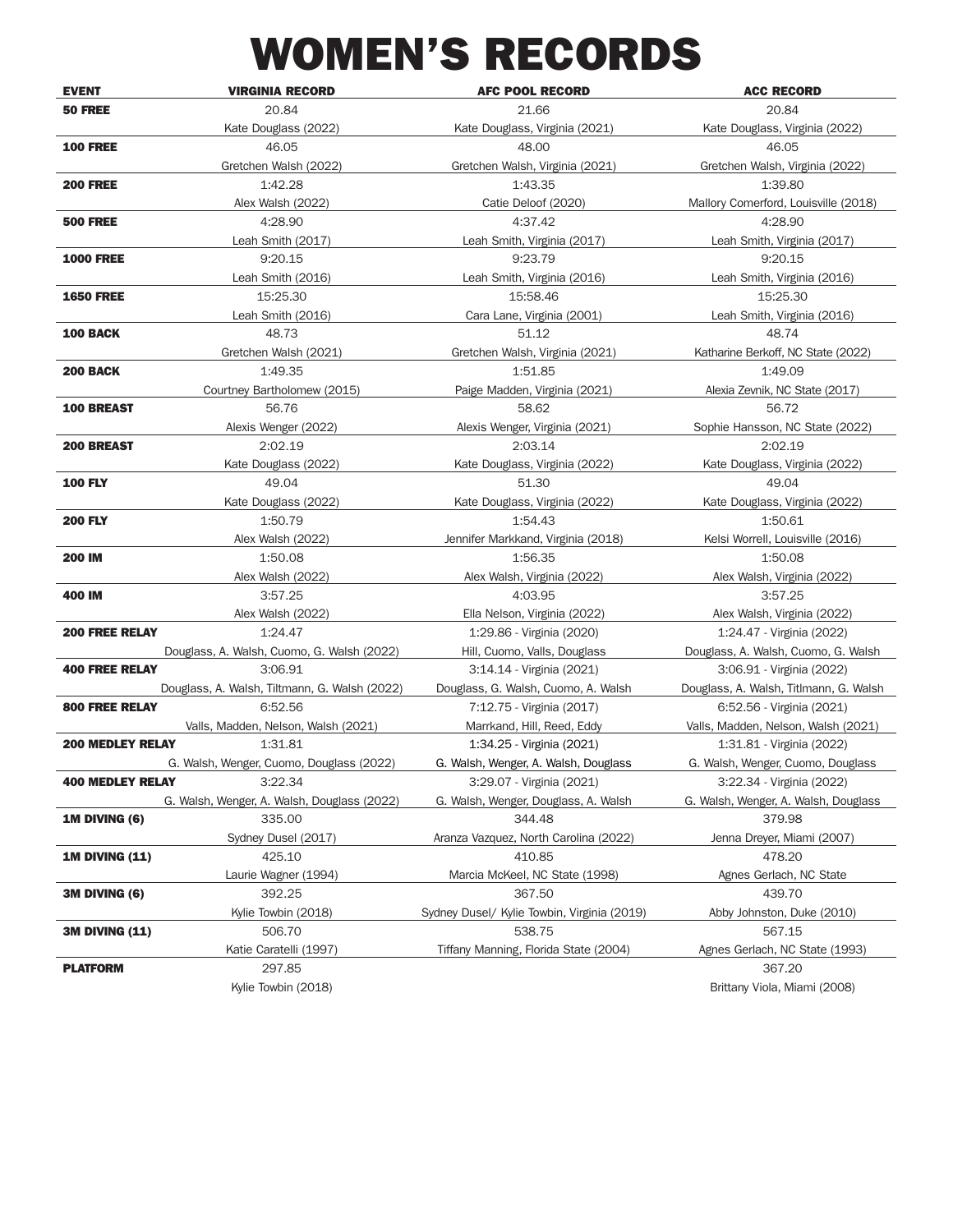### **VIRGINIA MEN'S ALL-TIME TOP TIMES**



|                                                    | <b>50 FREESTYLE</b>                                                                                                                                                                                                          |                                                                                                                       |                                                                                      |
|----------------------------------------------------|------------------------------------------------------------------------------------------------------------------------------------------------------------------------------------------------------------------------------|-----------------------------------------------------------------------------------------------------------------------|--------------------------------------------------------------------------------------|
| 1.<br>2.<br>2.<br>4.<br>5.<br>6.<br>7.<br>8.<br>9. | <b>Matt Brownstead</b><br><b>Matt King</b><br><b>Jack Aikins</b><br><b>Connor Boyle</b><br><b>August Lamb</b><br>Ryan Baker<br>Scot Robison<br>Luke Anderson<br><b>Tom Barrett</b><br>10. Peter Geissinger<br>Matt Lockman   | 18.60<br>19.02<br>19.12<br>19.18<br>19.25<br>19.42<br>19.47<br>19.58<br>19.70<br>19.71<br>19.71                       | 2022<br>2022<br>2022<br>2022<br>2022<br>2020<br>2009<br>2005<br>2013<br>2011<br>2016 |
| 1.<br>2.<br>3.<br>4.<br>5.<br>6.<br>7.<br>8.<br>9. | <b>100 FREESTYLE</b><br><b>Matt Brownstead</b><br>Matt King<br><b>Connor Boyle</b><br>Scot Robison<br>Ryan Baker<br>John Whiteside<br>Luke Anderson<br>Tom Barrett<br><b>Bryce Keblish</b><br>10. Peter Geissinger           | 41.22<br>41.34<br>42.09<br>42.21<br>42.64<br>42.76<br>43.01<br>43.04<br>43.05<br>43.06                                | 2022<br>2022<br>2022<br>2010<br>2019<br>2017<br>2005<br>2013<br>2019<br>2012         |
| 1.<br>2.<br>3.<br>4.<br>5.<br>6.<br>7.<br>8.<br>9. | <b>200 FREESTYLE</b><br>Scot Robison<br>Matt McLean<br><b>Matt Brownstead</b><br>Sam Schilling<br><b>Rvan Baker</b><br><b>Jack Aikins</b><br>Cooper Wozencraft<br>Luke Georgiadis<br><b>Jack Wright</b><br>10. David Karasek | 1:32.45<br>1:32.80<br>1:33.16<br>1:33.42<br>1:33.50<br>1:33.63<br>1:33.76<br>1:33.78<br>1:34.18<br>1:34.42            | 2010<br>2009<br>2021<br>2020<br>2019<br>2022<br>2019<br>2018<br>2021<br>2012         |
| 1.<br>2.<br>3.<br>4.<br>5.<br>6.<br>7.<br>8.<br>9. | <b>500 FREESTYLE</b><br>Matt McLean<br><b>Jack Walker</b><br><b>Brendan Casey</b><br>John Snawerdt<br>Sam Magnan<br><b>Taylor Smith</b><br><b>Jack Wright</b><br>Robby Giller<br>Darren Ankosko<br>10. Ian Prichard          | 4:10.00*<br>4:11.93<br>4:12.63<br>4:14.26<br>4:14.55<br>4:15.19<br>4:15.58<br>4:15.70<br>4:15.98<br>4:16.32           | 2009<br>2020<br>2019<br>2009<br>2019<br>2009<br>2022<br>2018<br>2009<br>2001         |
| 1.<br>2.<br>3.<br>4.<br>5.<br>6.<br>7.<br>8.<br>9. | <b>1000 FREESTYLE</b><br>Matt McLean<br><b>Brendon Casey</b><br>Fran Crippen<br>Taylor Smith<br>Sam Magnan<br>John Snawerdt<br>lan Prichard<br>Jan Daniec<br>Darren Ankosko<br>10. Jack Walker                               | 8:46.50*<br>8:51.28<br>8:54.56<br>8:55.20<br>8:57.16<br>8:57.86<br>8:59.12<br>9:01.72<br>9:01.95<br>9:02.31           | 2009<br>2019<br>2003<br>2009<br>2019<br>2009<br>2001<br>2011<br>2009<br>2021         |
| 1.<br>2.<br>3.<br>4.<br>5.<br>6.<br>7.<br>8.<br>9. | <b>1650 FREESTYLE</b><br>Matt McLean<br><b>Brendan Casey</b><br>Taylor Smith<br>Fran Crippen<br>Sam Magnan<br>lan Prichard<br>John Snawerdt<br>Jan Daniec<br>John Millen<br>10. Jack Walker                                  | 14:35.12*<br>14:37.50<br>14:45.00<br>14:46.05<br>14:50.70<br>14:51.70<br>14:53.42<br>14:53.48<br>14:56.24<br>14:56.26 | 2009<br>2019<br>2009<br>2003<br>2019<br>2001<br>2009<br>2013<br>2005<br>2021         |

|                  | <b>100 BACKSTROKE</b>                       |                    |              |
|------------------|---------------------------------------------|--------------------|--------------|
| 1.               | Joe Clark                                   | 45.17              | 2019         |
| 2.<br>3.         | <b>Matt Brownstead</b><br>Kyle Dudzinski    | 45.83<br>46.06     | 2022<br>2014 |
| 4.               | <b>Jack Aikins</b>                          | 46.13              | 2022         |
| 5.               | <b>Max Edwards</b>                          | 46.28              | 2022         |
| 6.               | <b>Jack Murfee</b>                          | 46.30              | 2014         |
| 7.               | <b>Jusitn Grender</b>                       | 46.33              | 2021         |
| 8.<br>9.         | <b>Will Cole</b>                            | 46.37              | 2021         |
|                  | Cooper Wozencraft<br>10. Luke Papendick     | 46.53<br>46.83     | 2019<br>2014 |
|                  |                                             |                    |              |
|                  | <b>200 BACKSTROKE</b><br><b>Jack Aikins</b> | 1:39.26            |              |
| 1.<br>2.         | <b>Justin Grender</b>                       | 1:39.49            | 2022<br>2022 |
| 3.               | Robby Giller                                | 1:40.21            | 2018         |
| 4.               | Joe Clark                                   | 1:40.68            | 2019         |
| 5.               | Luke Papendick                              | 1:40.99            | 2014         |
| 6.               | <b>Sean Conway</b>                          | 1:41.43            | 2021         |
| 7.<br>8.         | Cooper Wozencraft<br><b>Will Cole</b>       | 1:41.62<br>1:41.65 | 2018<br>2021 |
| 9.               | <b>Brendan Casey</b>                        | 1:41.86            | 2018         |
|                  | 10. Parker Camp                             | 1:42.65            | 2013         |
|                  | <b>Max Edwards</b>                          | 1:42.65            | 2022         |
|                  | <b>100 BREASTSTROKE</b>                     |                    |              |
| 1.               | Keefer Barnum                               | 51.09              | 2021         |
| 2.               | <b>Noah Nichols</b>                         | 51.36              | 2021         |
| 3.               | Yannick Kaeser                              | 52.47              | 2014         |
| $\overline{4}$ . | Yammore<br>Matthew Otto                     | 52.55              | 2021         |
| 5.<br>6.         | Ed Moses<br><b>Scooter lida</b>             | 52.60<br>53.04     | 2000<br>2022 |
| 7.               | Alex Albracht                               | 53.05              | 2018         |
| 8.               | Vanja Rogulj                                | 53.14              | 2007         |
| 9.               | <b>Daniel Worth</b>                         | 53.35              | 2022         |
|                  | 10. August Lamb                             | 53.50              | 2022         |
|                  | <b>200 BREASTSTROKE</b>                     |                    |              |
|                  |                                             |                    |              |
| 1.               | Keefer Barnum                               | 1:52.23            | 2021         |
| 2.               | <b>Noah Nichols</b>                         | 1:52.98            | 2021         |
| 3.               | Matthew Otto                                | 1:53.11            | 2021         |
| 4.<br>5.         | Yannick Kaeser<br><b>Casey Storch</b>       | 1:53.41<br>1:53.71 | 2015<br>2022 |
| 6.               | <b>Scooter lida</b>                         | 1:53.77            | 2022         |
| 7.               | Ryan Hurley                                 | 1:53.93            | 2009         |
| 8.               | <b>Ed Moses</b>                             | 1:53.99            | 2000         |
| 9.               | <b>Gary Marshall</b>                        | 1:54.79<br>1:54.89 | 2002<br>2013 |
|                  | 10. Taylor Grey                             |                    |              |
|                  | <b>100 BUTTERFLY</b>                        |                    |              |
| 1.               | <b>Bryce Keblish</b>                        | 45.43              | 2019         |
| 2.<br>3.         | Zach Fong<br>Konnar Klinksiek               | 45.53<br>46.26     | 2019<br>2020 |
| 4.               | <b>Max Edwards</b>                          | 46.29              | 2021         |
| 5.               | Cooper Wozencraft                           | 46.33              | 2019         |
| 6.               | <b>Josh Fong</b>                            | 46.48              | 2022         |
| 7.<br>8.         | Lee Robertson                               | 46.62              | 2009         |
| 9.               | <b>Matt Brownstead</b><br>Peter Geissinger  | 46.64<br>46.65     | 2021<br>2011 |
|                  | 10. Gust Kouvaris                           | 46.78              | 2019         |
|                  |                                             |                    |              |
| 1.               | <b>200 BUTTERFLY</b><br>Zach Fong           | 1:40.18            | 2019         |
| 2.               | <b>Ted Schubert</b>                         | 1:41:34            | 2020         |
| З.               | <b>Josh Fong</b>                            | 1:42.27            | 2022         |
| 4.               | Michael Raab                                | 1:42.84            | 2003         |
| 5.               | <b>Justin Grender</b>                       | 1:43.38            | 2022         |
| 6.<br>7.         | Shamek Pietucha<br>Pat Reams                | 1:43.50<br>1:43.51 | 1999<br>2009 |
| 8.               | Doak Finch                                  | 1:43.54            | 2000         |
| 9.               | David Ingraham                              | 1:43.77            | 2014         |
|                  | 10. Nathan Hart                             | 1:43.81            | 2014         |

|          | 200 INDIVIDUAL MEDLEY                                                              |                    |              |
|----------|------------------------------------------------------------------------------------|--------------------|--------------|
| 1.       | <b>Ted Schubert</b>                                                                | 1:43.09            | 2020         |
| 2.       | <b>Bryce Keblish</b>                                                               | 1:43.98            | 2019         |
| 3.       | <b>Sean Conway</b>                                                                 | 1:44.11            | 2021         |
| 4.<br>5. | Sam Schilling<br>David Karasek                                                     | 1:44.18<br>1:44.25 | 2021<br>2012 |
| 6.       | Zach Fong                                                                          | 1:44.28            | 2018         |
| 7.       | Parker Camp                                                                        | 1:44.50            | 2013         |
| 8.       | Matt Houser                                                                        | 1:44.51            | 2011         |
| 9.       | <b>Casey Storch</b>                                                                | 1:44.53            | 2021         |
|          | 10. Austin Quinn                                                                   | 1:44.58            | 2016         |
|          | <b>400 INDIVIDUAL MEDLEY</b>                                                       |                    |              |
| 1.       | <b>Brendan Casey</b>                                                               | 3:38.43            | 2019         |
| 2.       | <b>Ted Schubert</b>                                                                | 3:39.52            | 2018         |
| 3.       | <b>Casey Storch</b>                                                                | 3:40.78            | 2022         |
| 4.<br>5. | Robby Giller<br>Pat Mellors                                                        | 3:41.56<br>3:42.03 | 2018<br>2007 |
| 6.       | David Ingraham                                                                     | 3:42.94            | 2014         |
| 7.       | <b>Sean Conway</b>                                                                 | 3:44.29            | 2021         |
| 8.       | Austin Quinn                                                                       | 3:44.86            | 2016         |
| 9.       | <b>Matthew Styczen</b>                                                             | 3:44.96            | 2022         |
|          | 10. Bo Greenwood                                                                   | 3:44.99            | 2002         |
|          | <b>1-METER DIVING</b>                                                              |                    |              |
| 1.       | <b>JB Kolod</b>                                                                    | 390.83             | 2014         |
| 2.       | Colby Shinholser                                                                   | 377.93             | 2014         |
| 3.       | Pete Amstutz                                                                       | 365.33             | 2004         |
| 4.       | Carl Buergler                                                                      | 362.70             | 2014         |
| 5.<br>6. | <b>Bryce Shelton</b><br>Jake Greenberg                                             | 360.45<br>334.88   | 2018<br>2018 |
| 7.       | <b>Walker Creedon</b>                                                              | 326.90             | 2022         |
| 8.       | <b>Nicholas Sanders</b>                                                            | 309.23             | 2022         |
| 9.       | <b>Oliver Mills</b>                                                                | 304.95             | 2021         |
|          | 10. Alex D'Ambrosio                                                                | 302.40             | 2010         |
|          | <b>3-METER DIVING</b>                                                              |                    |              |
| 1.       | <b>JB Kolod</b>                                                                    | 444.75             | 2015         |
| 2.       | <b>Bryce Shelton</b>                                                               | 405.85             | 2018         |
| 3.       | Carl Buergler                                                                      | 390.52             | 2015         |
| 4.       |                                                                                    | 376.50             | 2012         |
|          | Briggy Imbriglia                                                                   |                    |              |
| 5.       | Alex D'Ambrosio                                                                    | 371.02             | 2009         |
| 6.       | Jordan Sacks                                                                       | 369.08             | 2014         |
| 7.<br>8. | <b>Walker Creedon</b><br>Samson Miller                                             | 357.38<br>353.70   | 2020<br>2017 |
| 9.       | Jake Greenberg                                                                     | 333.38             | 2018         |
|          | 10. Joseph Perreault                                                               | 330.08             | 2021         |
|          |                                                                                    |                    |              |
|          | <b>PLATFORM DIVING</b>                                                             |                    |              |
| 2.       | 1. JB Kolod<br>Briggy Imbriglia                                                    | 405.25<br>389.85   | 2015<br>2012 |
| 3.       | <b>Walker Creedon</b>                                                              | 384.25             | 2020         |
| 4.       | <b>Bryce Shelton</b>                                                               | 369.15             | 2017         |
| 5.       | Carl Buergler                                                                      | 353.70             | 2015         |
| 6.       | Eric Kelley                                                                        | 344.50             | 2004         |
| 7.<br>8. | Colby Shinholser<br>Jordan Sacks                                                   | 329.55<br>313.35   | 2015<br>2015 |
| 9.       | Samson Miller                                                                      | 264.8              | 2017         |
|          | 10. Tristan Gess                                                                   | 245.75             | 2018         |
|          |                                                                                    |                    |              |
|          |                                                                                    |                    |              |
|          | * ACC Record                                                                       |                    |              |
|          | 2021-22 student-athletes in bold                                                   |                    |              |
|          | Year in bold denotes 2020-21 mark<br>Records are based on a student-athlete's best |                    |              |
| time     |                                                                                    |                    |              |
|          |                                                                                    |                    |              |
|          |                                                                                    |                    |              |
|          |                                                                                    |                    |              |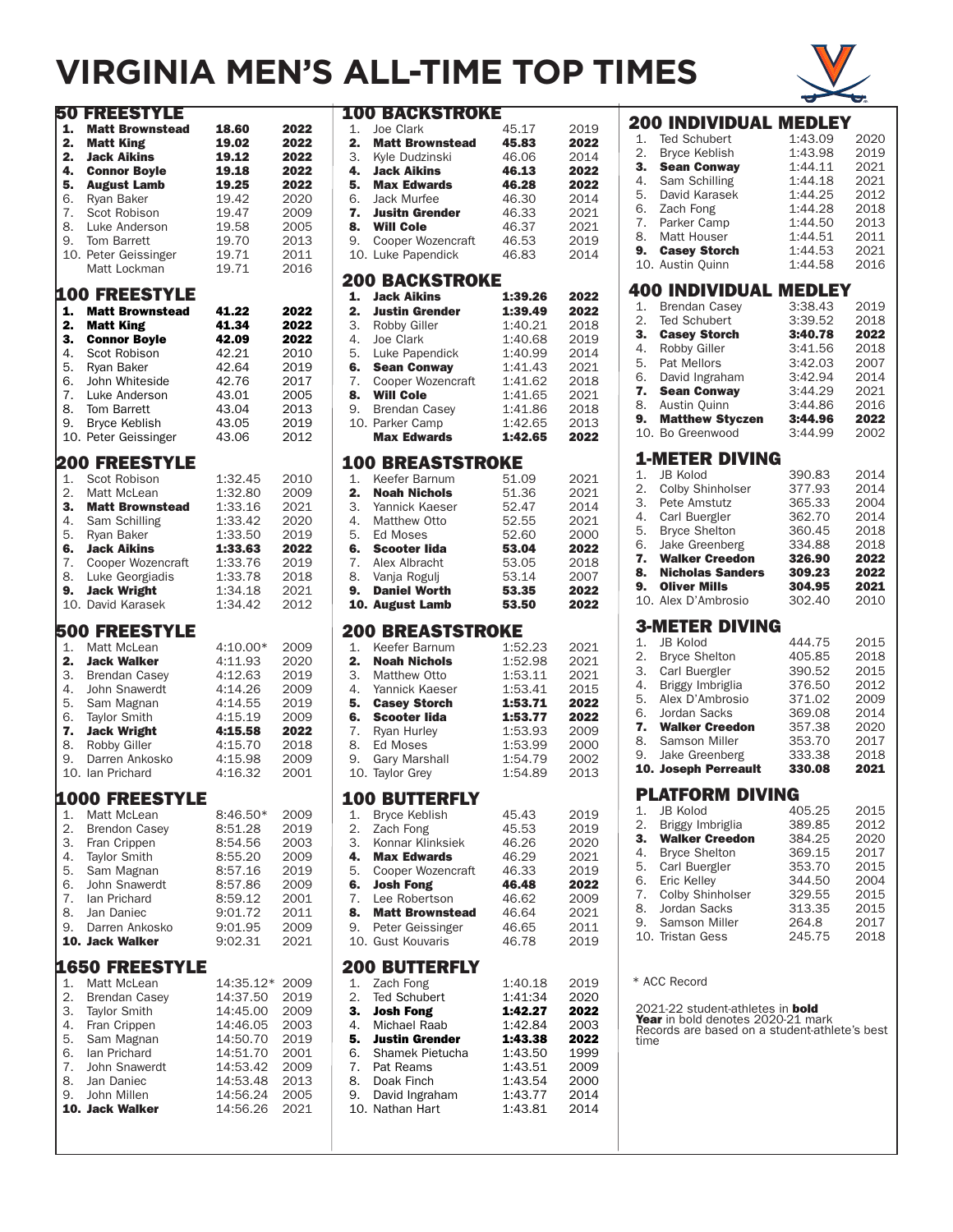# **VIRGINIA WOMEN'S ALL-TIME TOP TIMES**



| <b>Kate Douglass</b><br>1.<br>20.84*<br>2022<br>2.<br><b>Gretchen Walsh</b><br>20.95<br>2022<br>21.54<br>3.<br>Caitlin Cooper<br>2018<br>4.<br>Morgan Hill<br>21.68<br>2019<br>21.80<br>5.<br><b>Lexi Cuomo</b><br>2022<br>6.<br>Lauren Perdue<br>22.01<br>2011<br>Laine Reed<br>7.<br>22.06<br>2018<br>Ellen Thomas<br>22.14<br>8.<br>2014<br>22.35<br>9.<br><b>Alex Walsh</b><br>2021<br>10. Dina Rommel<br>22.36<br>2018<br><b>100 FREESTYLE</b><br>1.<br><b>Gretchen Walsh</b><br>46.05*<br>2022<br>2.<br><b>Kate Douglass</b><br>46.62<br>2022<br>47.46<br>3.<br>Morgan Hill<br>2018<br>47.88<br>4.<br>Lauren Perdue<br>2011<br>Caitlin Cooper<br>5.<br>48.05<br>2018<br>Laine Reed<br>48:07<br>6.<br>2018<br>48.15<br>7.<br>2016<br>Megan Moroney<br>48.39<br>8.<br>Kyla Valls<br>2019<br><b>Lexi Cumo</b><br>48.43<br>2022<br>9.<br>10. Eryn Eddy<br>48.46<br>2018<br><b>200 FREESTYLE</b><br>1.<br><b>Alex Walsh</b><br>1:42.28<br>2022<br>Paige Madden<br>1:42.35<br>2.<br>2021<br>Leah Smith<br>1:42.46<br>3.<br>2017<br>1:42.51<br>4.<br>Lauren Perdue<br>2011<br>5.<br>1:43.17<br><b>Reilly Tiltmann</b><br>2022<br>1:43.27<br>Morgan Hill<br>2019<br>6.<br>1:43.60<br>7.<br>2018<br>Megan Moroney<br>1:43.85<br>8.<br>Jennifer Marrkand<br>2018<br>1:44.10<br>Eryn Eddy<br>2018<br>9.<br>10. Kyla Valls<br>1:44.48<br>2020<br>500 FREESTYLE<br>Leah Smith<br>1.<br>4:28.90<br>2017<br>Paige Madden<br>2.<br>4:32.98<br>2019<br>3.<br><b>Emma Weyant</b><br>4:34.99<br>2022<br>4.<br>Jennifer Marrkand<br>4:35.21<br>2018<br>5.<br>4:37.87<br><b>Rachel Naurath</b><br>2012<br>Katya Bachrouche<br>4:38.56<br>2011<br>6.<br>7.<br>4:38.72<br>2016<br>Hanne Borgersen<br>4:39.03<br>8.<br><b>Ella Nelson</b><br>2021<br>Kelly Offutt<br>4:39.05<br>2013<br>9.<br>10. Cara Lane<br>4:39.61<br>2001<br><b>Maddie Donohoe</b><br>4:39.61<br>2022<br><b>1000 FREESTYLE</b><br>1.<br>Leah Smith<br>9:20.15<br>2016<br>2.<br>Cara Lane<br>9:36.35<br>2001<br>3.<br><b>Emma Weyant</b><br>9:37.69<br>2022<br>4. Paige Madden<br>9:38.25<br>2020<br>5. Rachael Burke<br>9:40.35<br>2004<br>6.<br><b>Maddie Donohoe</b><br>2022<br>9:40.55<br>7. Katya Bachrouche<br>9:40.96<br>2011<br>8.<br>Kimi Kelly<br>9:41.31<br>2004<br>Jen Narum<br>9.<br>9:42.48<br>2009<br>9:42.61<br>10. Anne Summer Myers<br>2011<br><b>1650 FREESTYLE</b><br>1. Leah Smith<br>15:25.30<br>2016<br>2.<br>Paige Madden<br>15.41.86<br>2021<br>3.<br>Cara Lane<br>15:53.49<br>2003<br><b>Maddie Donohoe</b><br>4.<br>15:55.14<br>2022<br>5. Emma Weyant<br>16:02.51<br>2021<br>6. Katya Bachrouche<br>16:03.52<br>2011<br>7. Kimi Kelly<br>16:04.33<br>2004<br>8.<br>Rachael Burke<br>16:06.46<br>2004<br>9.<br>Jen Narum<br>16:06.85<br>2009<br>10. Hanne Borgersen<br>16:07.60<br>2016 | 50 FREESTYLE |  |
|----------------------------------------------------------------------------------------------------------------------------------------------------------------------------------------------------------------------------------------------------------------------------------------------------------------------------------------------------------------------------------------------------------------------------------------------------------------------------------------------------------------------------------------------------------------------------------------------------------------------------------------------------------------------------------------------------------------------------------------------------------------------------------------------------------------------------------------------------------------------------------------------------------------------------------------------------------------------------------------------------------------------------------------------------------------------------------------------------------------------------------------------------------------------------------------------------------------------------------------------------------------------------------------------------------------------------------------------------------------------------------------------------------------------------------------------------------------------------------------------------------------------------------------------------------------------------------------------------------------------------------------------------------------------------------------------------------------------------------------------------------------------------------------------------------------------------------------------------------------------------------------------------------------------------------------------------------------------------------------------------------------------------------------------------------------------------------------------------------------------------------------------------------------------------------------------------------------------------------------------------------------------------------------------------------------------------------------------------------------------------------------------------------------------------------------------------------------------------------------------------------------------------------------------------------------------------------------------------------------------------------------------------------------------------------------------------------------------------------------------------------------------|--------------|--|
|                                                                                                                                                                                                                                                                                                                                                                                                                                                                                                                                                                                                                                                                                                                                                                                                                                                                                                                                                                                                                                                                                                                                                                                                                                                                                                                                                                                                                                                                                                                                                                                                                                                                                                                                                                                                                                                                                                                                                                                                                                                                                                                                                                                                                                                                                                                                                                                                                                                                                                                                                                                                                                                                                                                                                                      |              |  |
|                                                                                                                                                                                                                                                                                                                                                                                                                                                                                                                                                                                                                                                                                                                                                                                                                                                                                                                                                                                                                                                                                                                                                                                                                                                                                                                                                                                                                                                                                                                                                                                                                                                                                                                                                                                                                                                                                                                                                                                                                                                                                                                                                                                                                                                                                                                                                                                                                                                                                                                                                                                                                                                                                                                                                                      |              |  |
|                                                                                                                                                                                                                                                                                                                                                                                                                                                                                                                                                                                                                                                                                                                                                                                                                                                                                                                                                                                                                                                                                                                                                                                                                                                                                                                                                                                                                                                                                                                                                                                                                                                                                                                                                                                                                                                                                                                                                                                                                                                                                                                                                                                                                                                                                                                                                                                                                                                                                                                                                                                                                                                                                                                                                                      |              |  |
|                                                                                                                                                                                                                                                                                                                                                                                                                                                                                                                                                                                                                                                                                                                                                                                                                                                                                                                                                                                                                                                                                                                                                                                                                                                                                                                                                                                                                                                                                                                                                                                                                                                                                                                                                                                                                                                                                                                                                                                                                                                                                                                                                                                                                                                                                                                                                                                                                                                                                                                                                                                                                                                                                                                                                                      |              |  |
|                                                                                                                                                                                                                                                                                                                                                                                                                                                                                                                                                                                                                                                                                                                                                                                                                                                                                                                                                                                                                                                                                                                                                                                                                                                                                                                                                                                                                                                                                                                                                                                                                                                                                                                                                                                                                                                                                                                                                                                                                                                                                                                                                                                                                                                                                                                                                                                                                                                                                                                                                                                                                                                                                                                                                                      |              |  |
|                                                                                                                                                                                                                                                                                                                                                                                                                                                                                                                                                                                                                                                                                                                                                                                                                                                                                                                                                                                                                                                                                                                                                                                                                                                                                                                                                                                                                                                                                                                                                                                                                                                                                                                                                                                                                                                                                                                                                                                                                                                                                                                                                                                                                                                                                                                                                                                                                                                                                                                                                                                                                                                                                                                                                                      |              |  |
|                                                                                                                                                                                                                                                                                                                                                                                                                                                                                                                                                                                                                                                                                                                                                                                                                                                                                                                                                                                                                                                                                                                                                                                                                                                                                                                                                                                                                                                                                                                                                                                                                                                                                                                                                                                                                                                                                                                                                                                                                                                                                                                                                                                                                                                                                                                                                                                                                                                                                                                                                                                                                                                                                                                                                                      |              |  |
|                                                                                                                                                                                                                                                                                                                                                                                                                                                                                                                                                                                                                                                                                                                                                                                                                                                                                                                                                                                                                                                                                                                                                                                                                                                                                                                                                                                                                                                                                                                                                                                                                                                                                                                                                                                                                                                                                                                                                                                                                                                                                                                                                                                                                                                                                                                                                                                                                                                                                                                                                                                                                                                                                                                                                                      |              |  |
|                                                                                                                                                                                                                                                                                                                                                                                                                                                                                                                                                                                                                                                                                                                                                                                                                                                                                                                                                                                                                                                                                                                                                                                                                                                                                                                                                                                                                                                                                                                                                                                                                                                                                                                                                                                                                                                                                                                                                                                                                                                                                                                                                                                                                                                                                                                                                                                                                                                                                                                                                                                                                                                                                                                                                                      |              |  |
|                                                                                                                                                                                                                                                                                                                                                                                                                                                                                                                                                                                                                                                                                                                                                                                                                                                                                                                                                                                                                                                                                                                                                                                                                                                                                                                                                                                                                                                                                                                                                                                                                                                                                                                                                                                                                                                                                                                                                                                                                                                                                                                                                                                                                                                                                                                                                                                                                                                                                                                                                                                                                                                                                                                                                                      |              |  |
|                                                                                                                                                                                                                                                                                                                                                                                                                                                                                                                                                                                                                                                                                                                                                                                                                                                                                                                                                                                                                                                                                                                                                                                                                                                                                                                                                                                                                                                                                                                                                                                                                                                                                                                                                                                                                                                                                                                                                                                                                                                                                                                                                                                                                                                                                                                                                                                                                                                                                                                                                                                                                                                                                                                                                                      |              |  |
|                                                                                                                                                                                                                                                                                                                                                                                                                                                                                                                                                                                                                                                                                                                                                                                                                                                                                                                                                                                                                                                                                                                                                                                                                                                                                                                                                                                                                                                                                                                                                                                                                                                                                                                                                                                                                                                                                                                                                                                                                                                                                                                                                                                                                                                                                                                                                                                                                                                                                                                                                                                                                                                                                                                                                                      |              |  |
|                                                                                                                                                                                                                                                                                                                                                                                                                                                                                                                                                                                                                                                                                                                                                                                                                                                                                                                                                                                                                                                                                                                                                                                                                                                                                                                                                                                                                                                                                                                                                                                                                                                                                                                                                                                                                                                                                                                                                                                                                                                                                                                                                                                                                                                                                                                                                                                                                                                                                                                                                                                                                                                                                                                                                                      |              |  |
|                                                                                                                                                                                                                                                                                                                                                                                                                                                                                                                                                                                                                                                                                                                                                                                                                                                                                                                                                                                                                                                                                                                                                                                                                                                                                                                                                                                                                                                                                                                                                                                                                                                                                                                                                                                                                                                                                                                                                                                                                                                                                                                                                                                                                                                                                                                                                                                                                                                                                                                                                                                                                                                                                                                                                                      |              |  |
|                                                                                                                                                                                                                                                                                                                                                                                                                                                                                                                                                                                                                                                                                                                                                                                                                                                                                                                                                                                                                                                                                                                                                                                                                                                                                                                                                                                                                                                                                                                                                                                                                                                                                                                                                                                                                                                                                                                                                                                                                                                                                                                                                                                                                                                                                                                                                                                                                                                                                                                                                                                                                                                                                                                                                                      |              |  |
|                                                                                                                                                                                                                                                                                                                                                                                                                                                                                                                                                                                                                                                                                                                                                                                                                                                                                                                                                                                                                                                                                                                                                                                                                                                                                                                                                                                                                                                                                                                                                                                                                                                                                                                                                                                                                                                                                                                                                                                                                                                                                                                                                                                                                                                                                                                                                                                                                                                                                                                                                                                                                                                                                                                                                                      |              |  |
|                                                                                                                                                                                                                                                                                                                                                                                                                                                                                                                                                                                                                                                                                                                                                                                                                                                                                                                                                                                                                                                                                                                                                                                                                                                                                                                                                                                                                                                                                                                                                                                                                                                                                                                                                                                                                                                                                                                                                                                                                                                                                                                                                                                                                                                                                                                                                                                                                                                                                                                                                                                                                                                                                                                                                                      |              |  |
|                                                                                                                                                                                                                                                                                                                                                                                                                                                                                                                                                                                                                                                                                                                                                                                                                                                                                                                                                                                                                                                                                                                                                                                                                                                                                                                                                                                                                                                                                                                                                                                                                                                                                                                                                                                                                                                                                                                                                                                                                                                                                                                                                                                                                                                                                                                                                                                                                                                                                                                                                                                                                                                                                                                                                                      |              |  |
|                                                                                                                                                                                                                                                                                                                                                                                                                                                                                                                                                                                                                                                                                                                                                                                                                                                                                                                                                                                                                                                                                                                                                                                                                                                                                                                                                                                                                                                                                                                                                                                                                                                                                                                                                                                                                                                                                                                                                                                                                                                                                                                                                                                                                                                                                                                                                                                                                                                                                                                                                                                                                                                                                                                                                                      |              |  |
|                                                                                                                                                                                                                                                                                                                                                                                                                                                                                                                                                                                                                                                                                                                                                                                                                                                                                                                                                                                                                                                                                                                                                                                                                                                                                                                                                                                                                                                                                                                                                                                                                                                                                                                                                                                                                                                                                                                                                                                                                                                                                                                                                                                                                                                                                                                                                                                                                                                                                                                                                                                                                                                                                                                                                                      |              |  |
|                                                                                                                                                                                                                                                                                                                                                                                                                                                                                                                                                                                                                                                                                                                                                                                                                                                                                                                                                                                                                                                                                                                                                                                                                                                                                                                                                                                                                                                                                                                                                                                                                                                                                                                                                                                                                                                                                                                                                                                                                                                                                                                                                                                                                                                                                                                                                                                                                                                                                                                                                                                                                                                                                                                                                                      |              |  |
|                                                                                                                                                                                                                                                                                                                                                                                                                                                                                                                                                                                                                                                                                                                                                                                                                                                                                                                                                                                                                                                                                                                                                                                                                                                                                                                                                                                                                                                                                                                                                                                                                                                                                                                                                                                                                                                                                                                                                                                                                                                                                                                                                                                                                                                                                                                                                                                                                                                                                                                                                                                                                                                                                                                                                                      |              |  |
|                                                                                                                                                                                                                                                                                                                                                                                                                                                                                                                                                                                                                                                                                                                                                                                                                                                                                                                                                                                                                                                                                                                                                                                                                                                                                                                                                                                                                                                                                                                                                                                                                                                                                                                                                                                                                                                                                                                                                                                                                                                                                                                                                                                                                                                                                                                                                                                                                                                                                                                                                                                                                                                                                                                                                                      |              |  |
|                                                                                                                                                                                                                                                                                                                                                                                                                                                                                                                                                                                                                                                                                                                                                                                                                                                                                                                                                                                                                                                                                                                                                                                                                                                                                                                                                                                                                                                                                                                                                                                                                                                                                                                                                                                                                                                                                                                                                                                                                                                                                                                                                                                                                                                                                                                                                                                                                                                                                                                                                                                                                                                                                                                                                                      |              |  |
|                                                                                                                                                                                                                                                                                                                                                                                                                                                                                                                                                                                                                                                                                                                                                                                                                                                                                                                                                                                                                                                                                                                                                                                                                                                                                                                                                                                                                                                                                                                                                                                                                                                                                                                                                                                                                                                                                                                                                                                                                                                                                                                                                                                                                                                                                                                                                                                                                                                                                                                                                                                                                                                                                                                                                                      |              |  |
|                                                                                                                                                                                                                                                                                                                                                                                                                                                                                                                                                                                                                                                                                                                                                                                                                                                                                                                                                                                                                                                                                                                                                                                                                                                                                                                                                                                                                                                                                                                                                                                                                                                                                                                                                                                                                                                                                                                                                                                                                                                                                                                                                                                                                                                                                                                                                                                                                                                                                                                                                                                                                                                                                                                                                                      |              |  |
|                                                                                                                                                                                                                                                                                                                                                                                                                                                                                                                                                                                                                                                                                                                                                                                                                                                                                                                                                                                                                                                                                                                                                                                                                                                                                                                                                                                                                                                                                                                                                                                                                                                                                                                                                                                                                                                                                                                                                                                                                                                                                                                                                                                                                                                                                                                                                                                                                                                                                                                                                                                                                                                                                                                                                                      |              |  |
|                                                                                                                                                                                                                                                                                                                                                                                                                                                                                                                                                                                                                                                                                                                                                                                                                                                                                                                                                                                                                                                                                                                                                                                                                                                                                                                                                                                                                                                                                                                                                                                                                                                                                                                                                                                                                                                                                                                                                                                                                                                                                                                                                                                                                                                                                                                                                                                                                                                                                                                                                                                                                                                                                                                                                                      |              |  |
|                                                                                                                                                                                                                                                                                                                                                                                                                                                                                                                                                                                                                                                                                                                                                                                                                                                                                                                                                                                                                                                                                                                                                                                                                                                                                                                                                                                                                                                                                                                                                                                                                                                                                                                                                                                                                                                                                                                                                                                                                                                                                                                                                                                                                                                                                                                                                                                                                                                                                                                                                                                                                                                                                                                                                                      |              |  |
|                                                                                                                                                                                                                                                                                                                                                                                                                                                                                                                                                                                                                                                                                                                                                                                                                                                                                                                                                                                                                                                                                                                                                                                                                                                                                                                                                                                                                                                                                                                                                                                                                                                                                                                                                                                                                                                                                                                                                                                                                                                                                                                                                                                                                                                                                                                                                                                                                                                                                                                                                                                                                                                                                                                                                                      |              |  |
|                                                                                                                                                                                                                                                                                                                                                                                                                                                                                                                                                                                                                                                                                                                                                                                                                                                                                                                                                                                                                                                                                                                                                                                                                                                                                                                                                                                                                                                                                                                                                                                                                                                                                                                                                                                                                                                                                                                                                                                                                                                                                                                                                                                                                                                                                                                                                                                                                                                                                                                                                                                                                                                                                                                                                                      |              |  |
|                                                                                                                                                                                                                                                                                                                                                                                                                                                                                                                                                                                                                                                                                                                                                                                                                                                                                                                                                                                                                                                                                                                                                                                                                                                                                                                                                                                                                                                                                                                                                                                                                                                                                                                                                                                                                                                                                                                                                                                                                                                                                                                                                                                                                                                                                                                                                                                                                                                                                                                                                                                                                                                                                                                                                                      |              |  |
|                                                                                                                                                                                                                                                                                                                                                                                                                                                                                                                                                                                                                                                                                                                                                                                                                                                                                                                                                                                                                                                                                                                                                                                                                                                                                                                                                                                                                                                                                                                                                                                                                                                                                                                                                                                                                                                                                                                                                                                                                                                                                                                                                                                                                                                                                                                                                                                                                                                                                                                                                                                                                                                                                                                                                                      |              |  |
|                                                                                                                                                                                                                                                                                                                                                                                                                                                                                                                                                                                                                                                                                                                                                                                                                                                                                                                                                                                                                                                                                                                                                                                                                                                                                                                                                                                                                                                                                                                                                                                                                                                                                                                                                                                                                                                                                                                                                                                                                                                                                                                                                                                                                                                                                                                                                                                                                                                                                                                                                                                                                                                                                                                                                                      |              |  |
|                                                                                                                                                                                                                                                                                                                                                                                                                                                                                                                                                                                                                                                                                                                                                                                                                                                                                                                                                                                                                                                                                                                                                                                                                                                                                                                                                                                                                                                                                                                                                                                                                                                                                                                                                                                                                                                                                                                                                                                                                                                                                                                                                                                                                                                                                                                                                                                                                                                                                                                                                                                                                                                                                                                                                                      |              |  |
|                                                                                                                                                                                                                                                                                                                                                                                                                                                                                                                                                                                                                                                                                                                                                                                                                                                                                                                                                                                                                                                                                                                                                                                                                                                                                                                                                                                                                                                                                                                                                                                                                                                                                                                                                                                                                                                                                                                                                                                                                                                                                                                                                                                                                                                                                                                                                                                                                                                                                                                                                                                                                                                                                                                                                                      |              |  |
|                                                                                                                                                                                                                                                                                                                                                                                                                                                                                                                                                                                                                                                                                                                                                                                                                                                                                                                                                                                                                                                                                                                                                                                                                                                                                                                                                                                                                                                                                                                                                                                                                                                                                                                                                                                                                                                                                                                                                                                                                                                                                                                                                                                                                                                                                                                                                                                                                                                                                                                                                                                                                                                                                                                                                                      |              |  |
|                                                                                                                                                                                                                                                                                                                                                                                                                                                                                                                                                                                                                                                                                                                                                                                                                                                                                                                                                                                                                                                                                                                                                                                                                                                                                                                                                                                                                                                                                                                                                                                                                                                                                                                                                                                                                                                                                                                                                                                                                                                                                                                                                                                                                                                                                                                                                                                                                                                                                                                                                                                                                                                                                                                                                                      |              |  |
|                                                                                                                                                                                                                                                                                                                                                                                                                                                                                                                                                                                                                                                                                                                                                                                                                                                                                                                                                                                                                                                                                                                                                                                                                                                                                                                                                                                                                                                                                                                                                                                                                                                                                                                                                                                                                                                                                                                                                                                                                                                                                                                                                                                                                                                                                                                                                                                                                                                                                                                                                                                                                                                                                                                                                                      |              |  |
|                                                                                                                                                                                                                                                                                                                                                                                                                                                                                                                                                                                                                                                                                                                                                                                                                                                                                                                                                                                                                                                                                                                                                                                                                                                                                                                                                                                                                                                                                                                                                                                                                                                                                                                                                                                                                                                                                                                                                                                                                                                                                                                                                                                                                                                                                                                                                                                                                                                                                                                                                                                                                                                                                                                                                                      |              |  |
|                                                                                                                                                                                                                                                                                                                                                                                                                                                                                                                                                                                                                                                                                                                                                                                                                                                                                                                                                                                                                                                                                                                                                                                                                                                                                                                                                                                                                                                                                                                                                                                                                                                                                                                                                                                                                                                                                                                                                                                                                                                                                                                                                                                                                                                                                                                                                                                                                                                                                                                                                                                                                                                                                                                                                                      |              |  |
|                                                                                                                                                                                                                                                                                                                                                                                                                                                                                                                                                                                                                                                                                                                                                                                                                                                                                                                                                                                                                                                                                                                                                                                                                                                                                                                                                                                                                                                                                                                                                                                                                                                                                                                                                                                                                                                                                                                                                                                                                                                                                                                                                                                                                                                                                                                                                                                                                                                                                                                                                                                                                                                                                                                                                                      |              |  |
|                                                                                                                                                                                                                                                                                                                                                                                                                                                                                                                                                                                                                                                                                                                                                                                                                                                                                                                                                                                                                                                                                                                                                                                                                                                                                                                                                                                                                                                                                                                                                                                                                                                                                                                                                                                                                                                                                                                                                                                                                                                                                                                                                                                                                                                                                                                                                                                                                                                                                                                                                                                                                                                                                                                                                                      |              |  |
|                                                                                                                                                                                                                                                                                                                                                                                                                                                                                                                                                                                                                                                                                                                                                                                                                                                                                                                                                                                                                                                                                                                                                                                                                                                                                                                                                                                                                                                                                                                                                                                                                                                                                                                                                                                                                                                                                                                                                                                                                                                                                                                                                                                                                                                                                                                                                                                                                                                                                                                                                                                                                                                                                                                                                                      |              |  |
|                                                                                                                                                                                                                                                                                                                                                                                                                                                                                                                                                                                                                                                                                                                                                                                                                                                                                                                                                                                                                                                                                                                                                                                                                                                                                                                                                                                                                                                                                                                                                                                                                                                                                                                                                                                                                                                                                                                                                                                                                                                                                                                                                                                                                                                                                                                                                                                                                                                                                                                                                                                                                                                                                                                                                                      |              |  |
|                                                                                                                                                                                                                                                                                                                                                                                                                                                                                                                                                                                                                                                                                                                                                                                                                                                                                                                                                                                                                                                                                                                                                                                                                                                                                                                                                                                                                                                                                                                                                                                                                                                                                                                                                                                                                                                                                                                                                                                                                                                                                                                                                                                                                                                                                                                                                                                                                                                                                                                                                                                                                                                                                                                                                                      |              |  |
|                                                                                                                                                                                                                                                                                                                                                                                                                                                                                                                                                                                                                                                                                                                                                                                                                                                                                                                                                                                                                                                                                                                                                                                                                                                                                                                                                                                                                                                                                                                                                                                                                                                                                                                                                                                                                                                                                                                                                                                                                                                                                                                                                                                                                                                                                                                                                                                                                                                                                                                                                                                                                                                                                                                                                                      |              |  |
|                                                                                                                                                                                                                                                                                                                                                                                                                                                                                                                                                                                                                                                                                                                                                                                                                                                                                                                                                                                                                                                                                                                                                                                                                                                                                                                                                                                                                                                                                                                                                                                                                                                                                                                                                                                                                                                                                                                                                                                                                                                                                                                                                                                                                                                                                                                                                                                                                                                                                                                                                                                                                                                                                                                                                                      |              |  |
|                                                                                                                                                                                                                                                                                                                                                                                                                                                                                                                                                                                                                                                                                                                                                                                                                                                                                                                                                                                                                                                                                                                                                                                                                                                                                                                                                                                                                                                                                                                                                                                                                                                                                                                                                                                                                                                                                                                                                                                                                                                                                                                                                                                                                                                                                                                                                                                                                                                                                                                                                                                                                                                                                                                                                                      |              |  |
|                                                                                                                                                                                                                                                                                                                                                                                                                                                                                                                                                                                                                                                                                                                                                                                                                                                                                                                                                                                                                                                                                                                                                                                                                                                                                                                                                                                                                                                                                                                                                                                                                                                                                                                                                                                                                                                                                                                                                                                                                                                                                                                                                                                                                                                                                                                                                                                                                                                                                                                                                                                                                                                                                                                                                                      |              |  |
|                                                                                                                                                                                                                                                                                                                                                                                                                                                                                                                                                                                                                                                                                                                                                                                                                                                                                                                                                                                                                                                                                                                                                                                                                                                                                                                                                                                                                                                                                                                                                                                                                                                                                                                                                                                                                                                                                                                                                                                                                                                                                                                                                                                                                                                                                                                                                                                                                                                                                                                                                                                                                                                                                                                                                                      |              |  |
|                                                                                                                                                                                                                                                                                                                                                                                                                                                                                                                                                                                                                                                                                                                                                                                                                                                                                                                                                                                                                                                                                                                                                                                                                                                                                                                                                                                                                                                                                                                                                                                                                                                                                                                                                                                                                                                                                                                                                                                                                                                                                                                                                                                                                                                                                                                                                                                                                                                                                                                                                                                                                                                                                                                                                                      |              |  |
|                                                                                                                                                                                                                                                                                                                                                                                                                                                                                                                                                                                                                                                                                                                                                                                                                                                                                                                                                                                                                                                                                                                                                                                                                                                                                                                                                                                                                                                                                                                                                                                                                                                                                                                                                                                                                                                                                                                                                                                                                                                                                                                                                                                                                                                                                                                                                                                                                                                                                                                                                                                                                                                                                                                                                                      |              |  |
|                                                                                                                                                                                                                                                                                                                                                                                                                                                                                                                                                                                                                                                                                                                                                                                                                                                                                                                                                                                                                                                                                                                                                                                                                                                                                                                                                                                                                                                                                                                                                                                                                                                                                                                                                                                                                                                                                                                                                                                                                                                                                                                                                                                                                                                                                                                                                                                                                                                                                                                                                                                                                                                                                                                                                                      |              |  |
|                                                                                                                                                                                                                                                                                                                                                                                                                                                                                                                                                                                                                                                                                                                                                                                                                                                                                                                                                                                                                                                                                                                                                                                                                                                                                                                                                                                                                                                                                                                                                                                                                                                                                                                                                                                                                                                                                                                                                                                                                                                                                                                                                                                                                                                                                                                                                                                                                                                                                                                                                                                                                                                                                                                                                                      |              |  |
|                                                                                                                                                                                                                                                                                                                                                                                                                                                                                                                                                                                                                                                                                                                                                                                                                                                                                                                                                                                                                                                                                                                                                                                                                                                                                                                                                                                                                                                                                                                                                                                                                                                                                                                                                                                                                                                                                                                                                                                                                                                                                                                                                                                                                                                                                                                                                                                                                                                                                                                                                                                                                                                                                                                                                                      |              |  |
|                                                                                                                                                                                                                                                                                                                                                                                                                                                                                                                                                                                                                                                                                                                                                                                                                                                                                                                                                                                                                                                                                                                                                                                                                                                                                                                                                                                                                                                                                                                                                                                                                                                                                                                                                                                                                                                                                                                                                                                                                                                                                                                                                                                                                                                                                                                                                                                                                                                                                                                                                                                                                                                                                                                                                                      |              |  |

|          | <b>100 BACKSTROKE</b>                                 |                    |              |
|----------|-------------------------------------------------------|--------------------|--------------|
| 1.       | <b>Gretchen Walsh</b>                                 | 48.73              | 2021         |
| 2.<br>3. | <b>Courtney Bartholomew</b><br><b>Reilly Tiltmann</b> | 50.01<br>50.42     | 2014<br>2022 |
| 4.       | Caroline Gmelich                                      | 51.43              | 2021         |
| 5.       | <b>Alex Walsh</b>                                     | 51.57              | 2021         |
| 6.       | Mei Christensen                                       | 51.58              | 2009         |
| 7.       | Megan Moroney                                         | 51.83              | 2019         |
| 8.       | <b>Kate Douglass</b>                                  | 51.84              | 2022         |
| 9.       | Marcie Maguire                                        | 52.08              | 2019         |
|          | 10. Lauren Smart                                      | 52.55              | 2010         |
|          | <b>200 BACKSTROKE</b>                                 |                    |              |
| 1.       | Courtney Bartholomew                                  | $1:49.35*$         | 2015         |
| 2.<br>3. | <b>Reilly Tiltmann</b><br><b>Alex Walsh</b>           | 1:49.63<br>1:51.12 | 2022<br>2021 |
| 4.       | Megan Moroney                                         | 1:51.28            | 2019         |
|          | Paige Madden                                          | 1:51.28            | 2019         |
| 6.       | Emma Seiberlich                                       | 1:51:55            | 2019         |
| 7.       | Mei Christensen                                       | 1:52.22            | 2009         |
| 8.       | Jennifer Marrkand                                     | 1:52.41            | 2016         |
| 9.       | Meredith Cavalier<br>10. Erin Earley                  | 1:52.89<br>1:53.16 | 2012<br>2018 |
|          |                                                       |                    |              |
| 1.       | 100 BREASTSTROKE                                      | 56.76              | 2022         |
| 2.       | <b>Alexis Wenger</b><br>Laura Simon                   | 58.20              | 2017         |
| 3.       | <b>Alex Walsh</b>                                     | 58.28              | 2021         |
| 4.       | <b>Kate Douglass</b>                                  | 58.64              | 2021         |
| 5.       | <b>Anna Keating</b>                                   | 58.81              | 2021         |
| 6.       | Vivian Tafuto                                         | 59.79              | 2017         |
| 7.       | Kaki Christensen                                      | 1:00.00            | 2018         |
| 8.<br>9. | Danica Wizniuk<br>Katherine McDonnell                 | 1:00.45<br>1:00.66 | 1999<br>2009 |
|          | 10. Maddy Vonderhaar                                  | 1:00.83            | 2016         |
|          | 200 BREASTSTROKE                                      |                    |              |
|          |                                                       |                    |              |
| 1.       |                                                       |                    |              |
| 1.       | Kate Douglass*<br><b>Alex Walsh</b>                   | 2:02.19<br>2:03.02 | 2022<br>2022 |
| 3.       | <b>Ella Nelson</b>                                    | 2:04.35            | 2021         |
| 4.       | <b>Alexis Wenger</b>                                  | 2:06.53            | 2022         |
|          | 5. Laura Simon                                        | 2:06.65            | 2015         |
| 6.       | <b>Anna Keating</b>                                   | 2:06.89            | 2022         |
|          | 7. Kaki Christensen                                   | 2:08.42            | 2019         |
| 8.<br>9. | Vivan Tafuto<br><b>Christine Olson</b>                | 2:09.77<br>2:09.94 | 2019<br>2010 |
|          | 10. Mary Claire Tansill                               | 2:10.81            | 2019         |
|          | <b>100 BUTTERFLY</b>                                  |                    |              |
|          | 1. Kate Douglass*                                     | 49.04              | 2022         |
|          | 2. Lexi Cumo                                          | 50.65              | 2021         |
|          | 3. Morgan Hill                                        | 50.84              | 2019         |
|          | 4. Kaitlyn Jones                                      | 51.58              | 2016         |
| 5.       | <b>Jessica Nava</b>                                   | 51.71              | 2022         |
| 6.       | <b>Abby Harter</b><br>7. Reilly Tiltmann              | 51.73<br>51.88     | 2020<br>2021 |
| 8.       | Caroline Gmelich                                      | 51.94              | 2021         |
| 9.       | Ellen Williamson                                      | 52.03              | 2014         |
|          | 10. Ellen Thomas                                      | 52.15              | 2017         |
|          | <b>200 BUTTERFLY</b>                                  |                    |              |
|          | 1. Alex Walsh                                         | 1:50.79            | 2022         |
|          | 2. Jennifer Marrkand                                  | 1:51.81            | 2018         |
|          | 3. Kaitlyn Jones                                      | 1:52.93            | 2016         |
| 4.       | <b>Abby Harter</b>                                    | 1:53.38            | 2022         |
|          | 5. Abby Richter                                       | 1:54.09            | 2020         |
| 6.       | <b>Jessica Nava</b><br>7. Megan Evo                   | 1:54.36<br>1:54.59 | 2020<br>2009 |
|          | 8. Liz Shaw                                           | 1:54.98            | 2008         |
|          | 9. Julia Menkhaus                                     | 1:55.16            | 2019         |
|          | 10. Rachel Naurath                                    | 1:55.88            | 2011         |

|      | <b>200 INDIVIDUAL MEDLEY</b>                  |          |      |
|------|-----------------------------------------------|----------|------|
|      | 1. Alex Walsh                                 | 1:50.08* | 2022 |
|      | 2. Kate Douglass                              | 1:50.92  | 2020 |
|      | 3. Kaitlyn Jones                              | 1:54.05  | 2016 |
|      |                                               |          |      |
|      | 4. Ella Nelson                                | 1:54.48  | 2022 |
|      | 5. Abby Harter                                | 1:55.08  | 2022 |
|      | 6. Jennifer Marrkand                          | 1:55.20  | 2016 |
|      | 7. Abby Richter                               | 1:55.22  | 2020 |
|      | 8. Courtney Bartholomew                       | 1:55.23  | 2014 |
|      | 9. Ellen Williamson                           | 1:55.93  | 2014 |
|      | 10. Megan Evo                                 | 1:56.17  | 2009 |
|      |                                               |          |      |
|      | <b>400 INDIVIDUAL MEDLEY</b>                  |          |      |
|      |                                               |          |      |
| 1.   | <b>Alex Walsh</b>                             | 3:57.25  | 2022 |
| 2.   | <b>Ella Nelson</b>                            | 4:02.11  | 2022 |
| 3.   | <b>Emma Weyant</b>                            | 4:03.17  | 2022 |
| 4.   | Abby Richter                                  | 4:05.89  | 2020 |
|      | 5. Kaitlyn Jones                              | 4:06.33  | 2016 |
|      | 6. Claire Crippen                             | 4:07.29  | 2011 |
|      |                                               | 4:08.01  | 2012 |
|      | 7. Megan Fox                                  |          |      |
| 8.   | Shaun Casey                                   | 4:09.55  | 2013 |
| 9.   | Mirjana Bosevska                              | 4:09.75  | 2002 |
|      | 10. Jennifer Marrkand                         | 4:09.94  | 2016 |
|      |                                               |          |      |
|      | <b>1-METER DIVING</b>                         |          |      |
| 1.   | Sydney Dusel                                  | 335.00   | 2018 |
| 2.   | Kylie Towbin                                  | 307.58   | 2018 |
|      | 3. Lizzy Kaye                                 | 305.10   |      |
|      |                                               |          | 2022 |
| 4.   | <b>Becca Corbett</b>                          | 301.42   | 2012 |
| 5.   | Kirsten Parkinson                             | 292.30   | 2018 |
| 6.   | Alison Sharp                                  | 292.05   | 2003 |
| 7.   | Jocelyn Porter                                | 287.85   | 2017 |
| 8.   | Katie Warburg                                 | 286.05   | 2013 |
| 9.   | Corey Johnson                                 | 282.07   | 2017 |
|      |                                               |          |      |
|      |                                               |          |      |
|      | <b>10. Charlotte Bowen</b>                    | 281.93   | 2022 |
|      |                                               |          |      |
|      | <b>3-METER DIVING</b>                         |          |      |
| 1.   | Kylie Towbin                                  | 392.25   | 2018 |
| 2.   | <b>Sydney Dusel</b>                           | 373.50   | 2020 |
| 3.   | <b>Becca Corbett</b>                          | 351.70   | 2016 |
| 4.   | Kirsten Parkinson                             | 332.95   | 2018 |
| 5.   |                                               | 331.72   | 2017 |
| 6.   | Corey Johnson                                 |          | 2015 |
|      | Katie Warburg                                 | 328.57   |      |
| 7.   | <b>Lizzy Kaye</b>                             | 320.25   | 2022 |
| 8.   | Jocelyn Porter                                | 310.70   | 2021 |
| 9.   | <b>Charlotte Bowen</b>                        | 308.93   | 2022 |
|      | <b>Maddy Grosz</b>                            | 308.93   | 2022 |
|      |                                               |          |      |
|      | <b>PLATFORM DIVING</b>                        |          |      |
| 1.   | Kylie Towbin                                  | 303.85   | 2019 |
| 2.   | <b>Becca Corbett</b>                          |          |      |
|      |                                               | 265.70   | 2015 |
| 3.   | <b>Sydney Dusel</b>                           | 258.30   | 2019 |
| 4.   | Corey Johnson                                 | 254.10   | 2018 |
| 5.   | Jocelyn Porter                                | 243.70   | 2020 |
| 6.   | Laura Gartrell                                | 238.40   | 2013 |
| 7.   | <b>Emily Langworthy</b>                       | 235.65   | 2015 |
| 8.   | Alex Leinroth                                 | 234.55   | 2011 |
| 9.   | <b>Lizzy Kaye</b>                             | 228.35   | 2022 |
|      | <b>10. Jennifer Bell</b>                      | 218.65   | 2019 |
|      |                                               |          |      |
|      |                                               |          |      |
|      | # NCAA Record                                 |          |      |
|      | * ACC Record                                  |          |      |
|      |                                               |          |      |
|      | 2021-22 student-athletes in bold              |          |      |
| time | Records are based on a student-athlete's best |          |      |
|      |                                               |          |      |
|      |                                               |          |      |
|      |                                               |          |      |